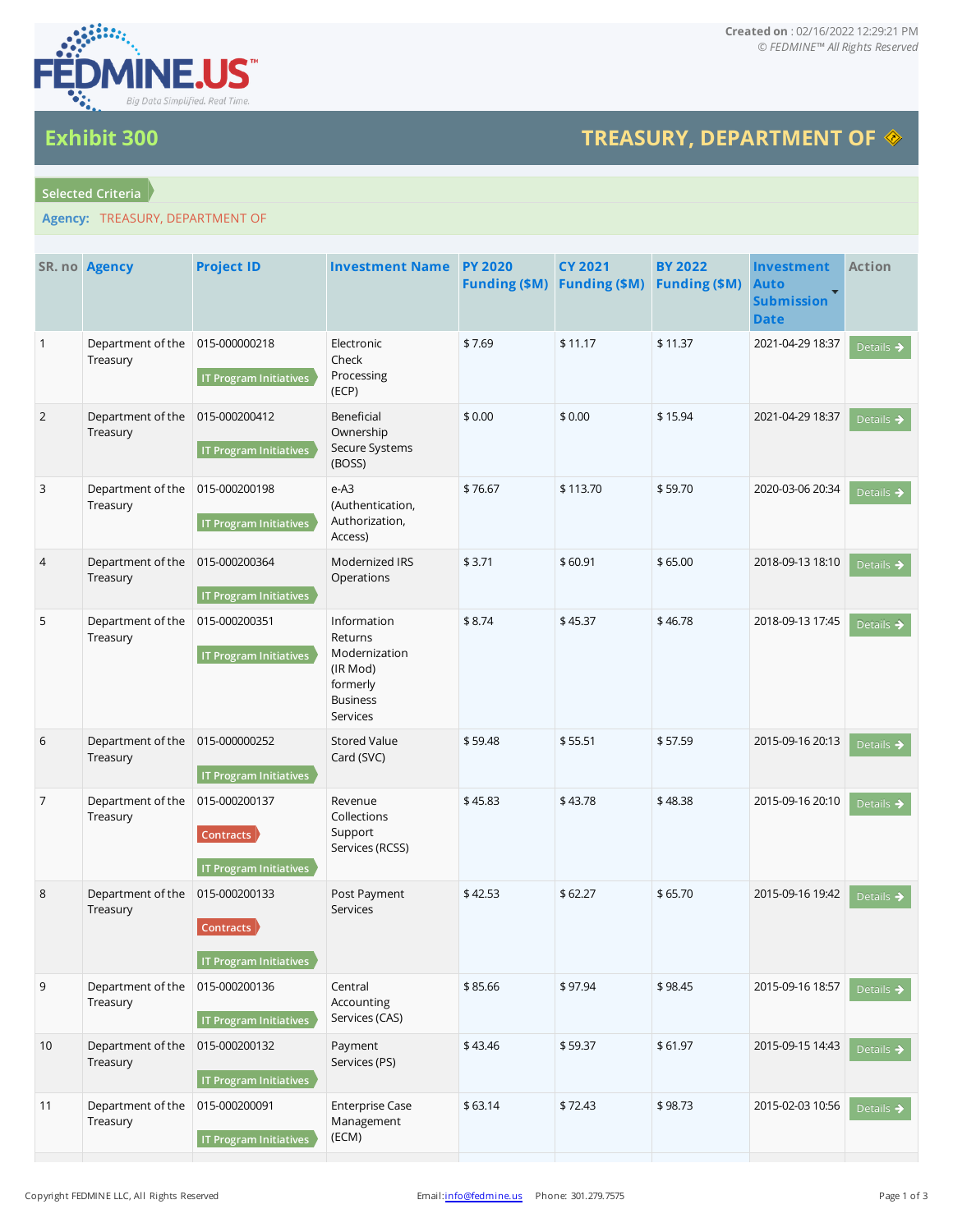| 12 | Department of the<br>Treasury | 015-000200053<br><b>IT Program Initiatives</b>                     | Web<br>Applications                                     | \$42.59  | \$54.83  | \$124.44 | 2014-09-10 14:14 | Details $\rightarrow$ |
|----|-------------------------------|--------------------------------------------------------------------|---------------------------------------------------------|----------|----------|----------|------------------|-----------------------|
| 13 | Department of the<br>Treasury | 015-999990047<br><b>IT Program Initiatives</b>                     | Data Services                                           | \$33.37  | \$33.29  | \$34.44  | 2014-03-18 16:51 | Details $\rightarrow$ |
| 14 | Department of the<br>Treasury | 015-000000285<br>IT Program Initiatives                            | Affordable Care<br>Act<br>Administration                | \$103.13 | \$67.68  | \$68.62  | 2013-09-12 14:45 | Details $\rightarrow$ |
| 15 | Department of the<br>Treasury | 015-000000432<br><b>IT Program Initiatives</b>                     | Order<br>Management<br>System II<br>$(OMS-II)$          | \$45.00  | \$45.00  | \$45.00  | 2013-03-22 09:58 | Details $\rightarrow$ |
| 16 | Department of the<br>Treasury | 015-000000037<br>IT Program Initiatives                            | Invoice<br>Processing<br>Platform (IPP)                 | \$21.98  | \$22.93  | \$23.30  | 2012-09-11 18:30 | Details $\rightarrow$ |
| 17 | Department of the<br>Treasury | 015-000000038<br><b>IT Program Initiatives</b>                     | International<br>Treasury<br>Services<br>(ITS.gov)      | \$19.79  | \$20.55  | \$22.96  | 2012-09-11 16:24 | Details $\rightarrow$ |
| 18 | Department of the<br>Treasury | 015-000000297<br><b>IT Program Initiatives</b>                     | Do Not Pay<br>(DNP)                                     | \$21.68  | \$28.54  | \$30.73  | 2012-09-11 16:24 | Details $\rightarrow$ |
| 19 | Department of the<br>Treasury | 015-000000369<br>IT Program Initiatives                            | Foreign Account<br>Tax Compliance<br>Act (FATCA)        | \$28.13  | \$23.97  | \$24.38  | 2012-02-27 17:15 | Details $\rightarrow$ |
| 20 | Department of the<br>Treasury | 015-000000062<br><b>IT Program Initiatives</b>                     | Retail<br><b>Securities</b><br>Services (RSS)           | \$36.42  | \$95.07  | \$122.45 | 2010-09-16 12:49 | Details $\rightarrow$ |
| 21 | Department of the<br>Treasury | 015-000000057<br><b>IT Program Initiatives</b>                     | Over the<br>Counter Channel<br>Application<br>(OTCnet)  | \$24.23  | \$24.54  | \$25.13  | 2010-09-15 08:29 | Details $\rightarrow$ |
| 22 | Department of the<br>Treasury | 015-000000061<br><b>IT Program Initiatives</b>                     | Wholesale<br><b>Securities</b><br>Services (WSS)        | \$39.59  | \$40.14  | \$49.96  | 2010-09-15 08:29 | Details $\rightarrow$ |
| 23 | Department of the<br>Treasury | 015-999990063<br><b>Contracts</b><br><b>IT Program Initiatives</b> | Agency<br>Accounting<br>Services (AAS)                  | \$36.39  | \$40.33  | \$37.15  | 2010-09-15 08:29 | Details $\rightarrow$ |
| 24 | Department of the<br>Treasury | 015-000000056<br>IT Program Initiatives                            | IRS.GOV -<br>Portal<br>Environment                      | \$83.54  | \$81.98  | \$89.45  | 2010-03-19 12:57 | Details $\rightarrow$ |
| 25 | Department of the<br>Treasury | 015-000000050<br><b>IT Program Initiatives</b>                     | Debit Gateway                                           | \$10.78  | \$13.45  | \$13.10  | 2010-03-19 12:45 | Details $\rightarrow$ |
| 26 | Department of the<br>Treasury | 015-000000051<br>IT Program Initiatives                            | Customer<br><b>Account Data</b><br>Engine 2 (CADE<br>2) | \$114.41 | \$142.82 | \$269.67 | 2010-03-19 12:44 | Details $\rightarrow$ |
| 27 | Department of the<br>Treasury | 015-000000001<br>Contracts<br>IT Program Initiatives               | HR LoB-<br><b>HRConnect</b>                             | \$35.33  | \$35.05  | \$31.01  | 2009-06-30 00:00 | Details $\rightarrow$ |
| 28 | Department of the<br>Treasury | 015-000000012<br><b>IT Program Initiatives</b>                     | e-Services<br>$(e-SVS)$                                 | \$10.01  | \$11.20  | \$9.85   | 2009-06-30 00:00 | Details $\rightarrow$ |